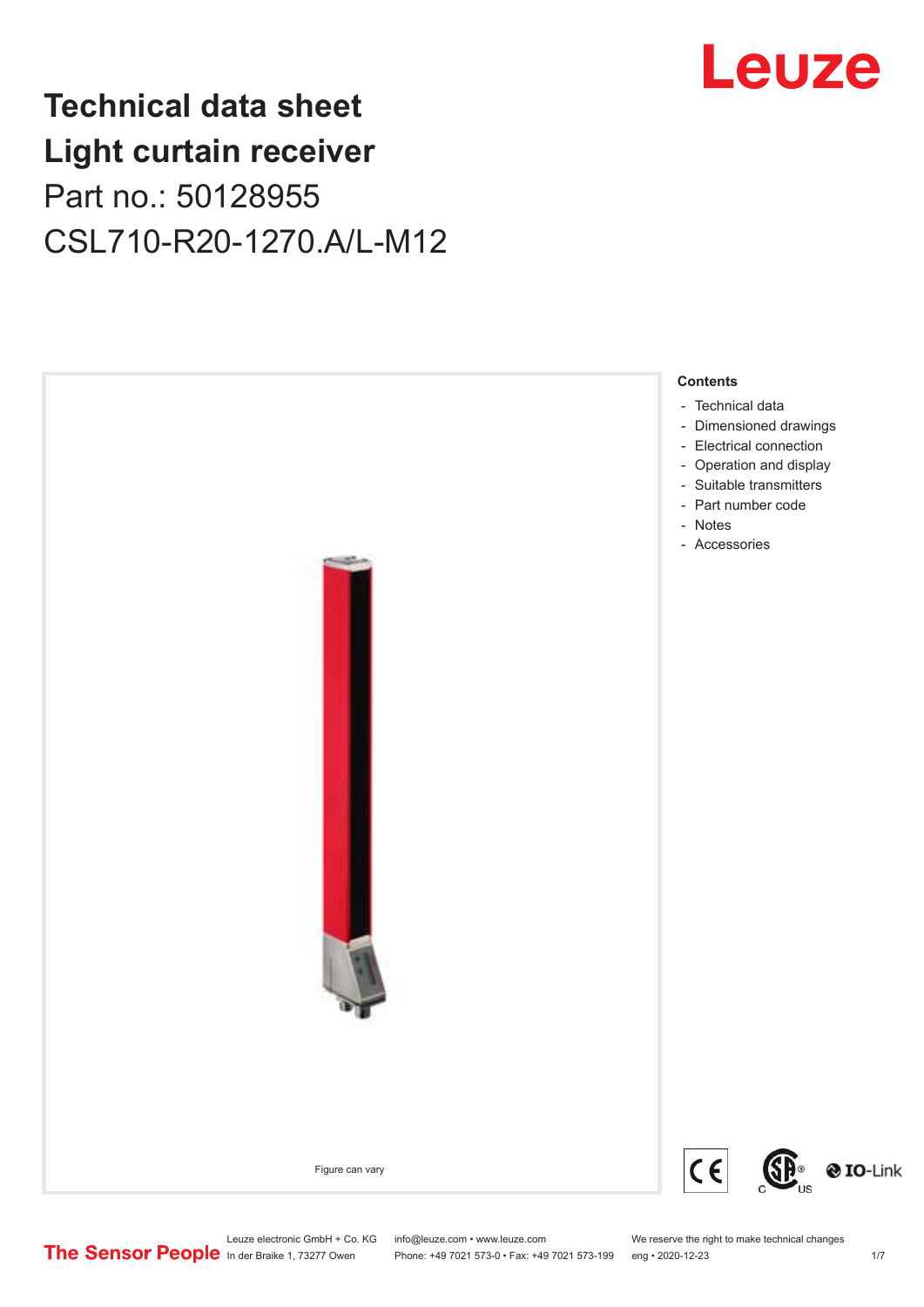## <span id="page-1-0"></span>**Technical data**

# Leuze

| <b>Basic data</b>                              |                                                                                                             |
|------------------------------------------------|-------------------------------------------------------------------------------------------------------------|
| <b>Series</b>                                  | 710                                                                                                         |
| <b>Operating principle</b>                     | Throughbeam principle                                                                                       |
| Device type                                    | Receiver                                                                                                    |
| <b>Contains</b>                                | 2x BT-NC sliding block                                                                                      |
| <b>Application</b>                             | Precise object detection                                                                                    |
| <b>Special version</b>                         |                                                                                                             |
| <b>Special version</b>                         | Crossed-beam scanning                                                                                       |
|                                                | Diagonal-beam scanning                                                                                      |
|                                                | Parallel-beam scanning                                                                                      |
| <b>Optical data</b>                            |                                                                                                             |
| <b>Operating range</b>                         | Guaranteed operating range                                                                                  |
| <b>Operating range</b>                         | 0.37m                                                                                                       |
| <b>Operating range limit</b>                   | Typical operating range                                                                                     |
| <b>Operating range limit</b>                   | 0.29m                                                                                                       |
| <b>Measurement field length</b>                | 1.270 mm                                                                                                    |
| <b>Number of beams</b>                         | 64 Piece(s)                                                                                                 |
| <b>Beam spacing</b>                            | 20 mm                                                                                                       |
|                                                |                                                                                                             |
| <b>Measurement data</b>                        |                                                                                                             |
| Minimum object diameter                        | 30 mm                                                                                                       |
| <b>Electrical data</b>                         |                                                                                                             |
| <b>Protective circuit</b>                      | Polarity reversal protection                                                                                |
|                                                | Short circuit protected                                                                                     |
|                                                | <b>Transient protection</b>                                                                                 |
|                                                |                                                                                                             |
| Performance data                               |                                                                                                             |
| Supply voltage U <sub>R</sub>                  | 18  30 V, DC                                                                                                |
| <b>Residual ripple</b>                         | 0  15 %, From U <sub>B</sub>                                                                                |
| <b>Open-circuit current</b>                    | 0  270 mA, The specified values refer<br>to the entire package consisting of trans-<br>mitter and receiver. |
| Inputs/outputs selectable                      |                                                                                                             |
| Output current, max.                           | 100 mA                                                                                                      |
| Input resistance                               | $6,000 \Omega$                                                                                              |
| Number of inputs/outputs selectable 4 Piece(s) |                                                                                                             |
| Voltage type, outputs                          | DC                                                                                                          |
| Switching voltage, outputs                     | Typ. $U_R / 0 V$                                                                                            |
| Voltage type, inputs                           | DC                                                                                                          |
| Switching voltage, inputs                      | high: $\geq 6V$                                                                                             |
|                                                | low: $\leq 4V$                                                                                              |
|                                                |                                                                                                             |
| Input/output 1                                 |                                                                                                             |
| Activation/disable delay                       | 01ms                                                                                                        |
| <b>Timing</b>                                  |                                                                                                             |
| <b>Readiness delay</b>                         | 400 ms                                                                                                      |
| <b>Cycle time</b>                              | $2.23$ ms                                                                                                   |
| Response time per beam                         | $30 \mu s$                                                                                                  |
| <b>Interface</b>                               |                                                                                                             |
| Type                                           | IO-Link                                                                                                     |
|                                                |                                                                                                             |

|                      | IO-Link                      |                              |
|----------------------|------------------------------|------------------------------|
|                      | <b>COM</b> mode              | COM <sub>2</sub>             |
|                      |                              | COM3                         |
|                      | Specification                | V1.0.1                       |
|                      |                              | V1.1                         |
|                      | Min. cycle time              | $COM2 = 2.3$ ms              |
|                      | <b>Service interface</b>     |                              |
|                      | Type                         | IO-Link                      |
|                      |                              |                              |
|                      | <b>IO-Link</b>               |                              |
|                      | <b>Function</b>              | Configuration via software   |
|                      |                              | Service                      |
|                      | <b>Connection</b>            |                              |
|                      |                              |                              |
|                      | <b>Number of connections</b> | 2 Piece(s)                   |
|                      | Plug outlet                  | Axial                        |
|                      | <b>Connection 1</b>          |                              |
|                      | <b>Function</b>              | Configuration interface      |
|                      |                              | Signal IN                    |
|                      |                              | Signal OUT                   |
|                      |                              | Voltage supply               |
|                      | <b>Type of connection</b>    | Connector                    |
|                      | <b>Thread size</b>           | M12                          |
|                      | Type                         | Male                         |
|                      | <b>Material</b>              | Metal                        |
|                      | No. of pins                  | 8-pin                        |
|                      | Encoding                     | A-coded                      |
|                      |                              |                              |
|                      | <b>Connection 2</b>          |                              |
|                      | <b>Function</b>              | Connection to transmitter    |
|                      | Type of connection           | Connector                    |
|                      | <b>Thread size</b>           | M <sub>12</sub>              |
|                      | Type                         | Female                       |
|                      | <b>Material</b>              | Metal                        |
|                      | No. of pins                  | 5 -pin                       |
|                      | Encoding                     | A-coded                      |
|                      | <b>Mechanical data</b>       |                              |
|                      | Design                       | Cubic                        |
|                      | Dimension (W x H x L)        | 29 mm x 54.8 mm x 1,353 mm   |
|                      | <b>Housing material</b>      | Metal                        |
|                      | <b>Metal housing</b>         | Aluminum                     |
|                      | Lens cover material          | Plastic / PMMA               |
| Net weight           |                              | 1,400q                       |
| <b>Housing color</b> |                              | Red                          |
|                      | Type of fastening            | Groove mounting              |
|                      |                              | Via optional mounting device |
|                      | <b>Operation and display</b> |                              |
|                      | Type of display              | LED                          |
|                      |                              | OLED display                 |
|                      | <b>Number of LEDs</b>        | 2 Piece(s)                   |
|                      | Type of configuration        | Software                     |
|                      |                              | Teach-in                     |
|                      | <b>Operational controls</b>  | Membrane keyboard            |
|                      |                              |                              |
|                      |                              |                              |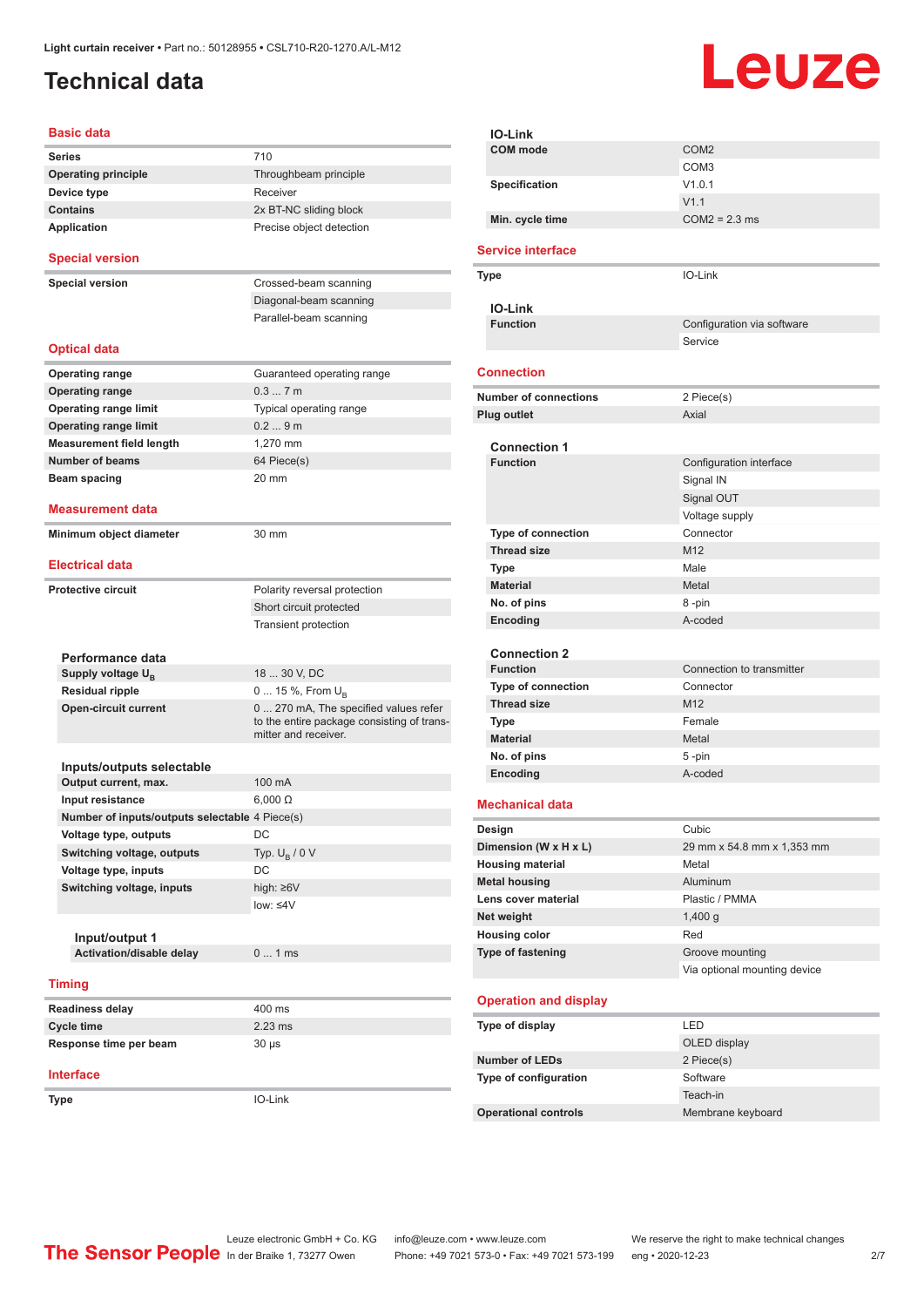## **Technical data**

## Leuze

#### **Environmental data**

| Ambient temperature, operation | $-30$ 60 °C    |  |
|--------------------------------|----------------|--|
| Ambient temperature, storage   | $-40$ 70 °C    |  |
| <b>Certifications</b>          |                |  |
| Degree of protection           | IP 65          |  |
| <b>Protection class</b>        | $\mathbf{III}$ |  |
| <b>Certifications</b>          | c CSA US       |  |
| <b>Standards applied</b>       | IEC 60947-5-2  |  |

#### **Classification**

| <b>Customs tariff number</b> | 90314990 |
|------------------------------|----------|
| eCl@ss 5.1.4                 | 27270910 |
| eCl@ss 8.0                   | 27270910 |
| eCl@ss 9.0                   | 27270910 |
| eCl@ss 10.0                  | 27270910 |
| eCl@ss 11.0                  | 27270910 |
| <b>ETIM 5.0</b>              | EC002549 |
| <b>ETIM 6.0</b>              | EC002549 |
| <b>ETIM 7.0</b>              | EC002549 |
|                              |          |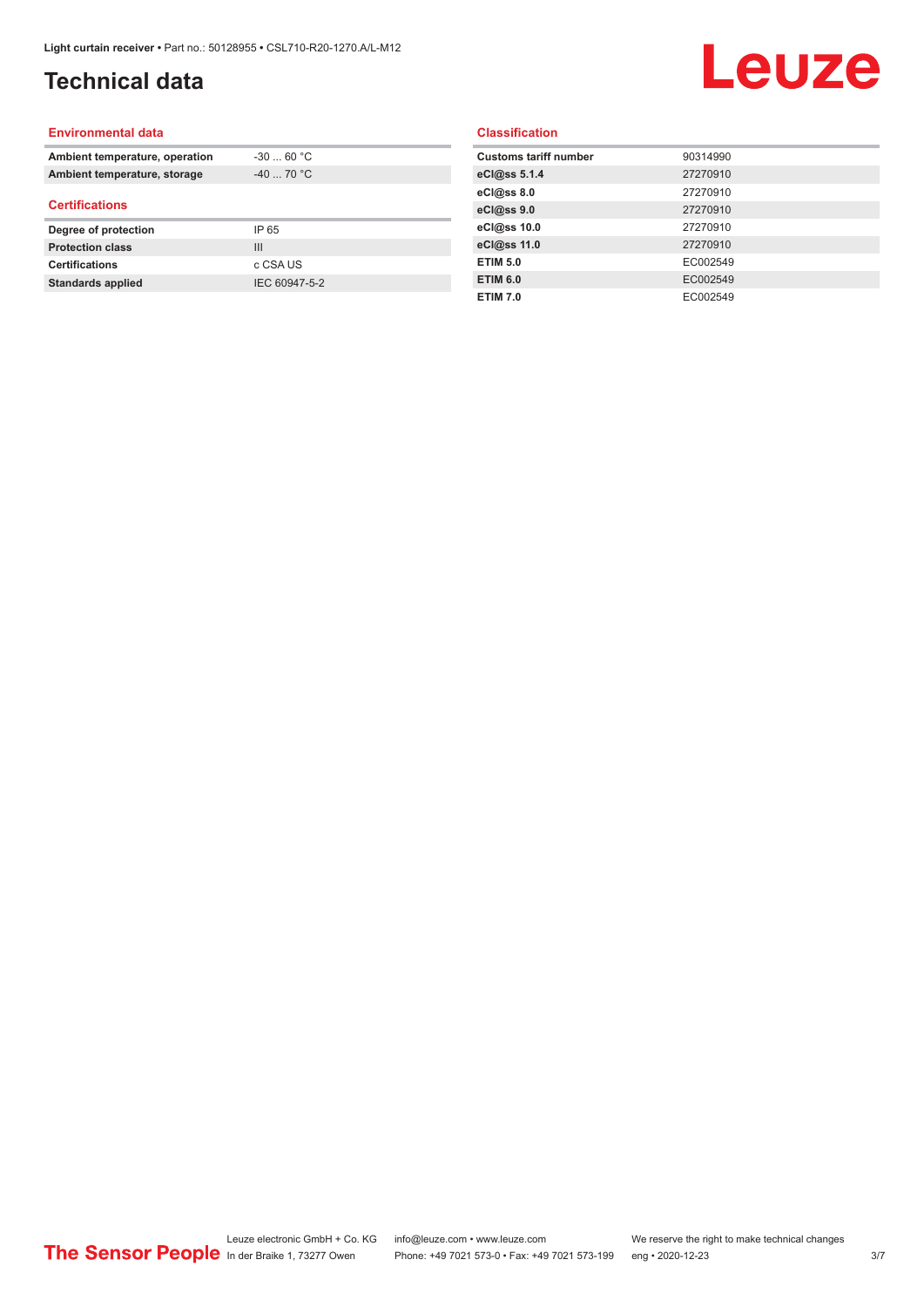## <span id="page-3-0"></span>**Dimensioned drawings**

All dimensions in millimeters



- A Beam spacing 20 mm
- B Measurement field length 1270 mm
- F M6 thread
- G Fastening groove
- L Profile length 1288 mm
- T Transmitter
- R Receiver
- Y





A PWR / SW IN / OUT

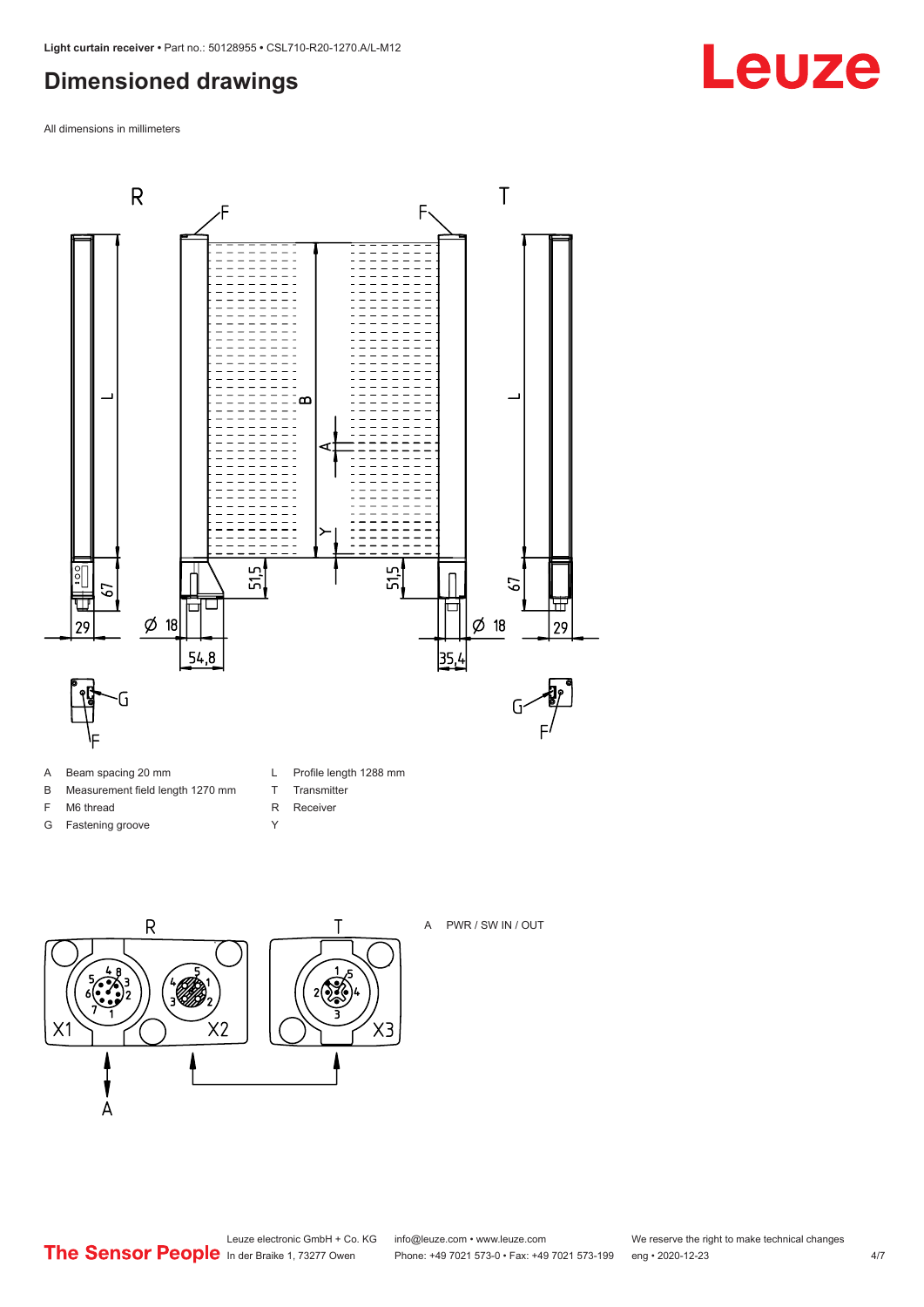### <span id="page-4-0"></span>**Electrical connection**

#### **Connection 1**

| <b>Function</b>    | Configuration interface |
|--------------------|-------------------------|
|                    | Signal IN               |
|                    | Signal OUT              |
|                    | Voltage supply          |
| Type of connection | Connector               |
| <b>Thread size</b> | M12                     |
| <b>Type</b>        | Male                    |
| <b>Material</b>    | Metal                   |
| No. of pins        | 8-pin                   |
| Encoding           | A-coded                 |

#### **Pin Pin assignment**

|                | $V +$           |
|----------------|-----------------|
| $\overline{2}$ | IO <sub>1</sub> |
| 3              | GND             |
| 4              | IO-Link         |
| 5              | IO <sub>2</sub> |
| 6              | IO3             |
|                | IO <sub>4</sub> |
| 8              | <b>GND</b>      |

#### **Connection 2**

| <b>Function</b>    | Connection to transmitter |
|--------------------|---------------------------|
| Type of connection | Connector                 |
| <b>Thread size</b> | M12                       |
| <b>Type</b>        | Female                    |
| <b>Material</b>    | Metal                     |
| No. of pins        | $5 - pin$                 |
| Encoding           | A-coded                   |

#### **Pin Pin assignment**

## **Operation and display**

| <b>LED</b>     | <b>Display</b>           | <b>Meaning</b>                         |
|----------------|--------------------------|----------------------------------------|
|                | Green, continuous light  | Operational readiness                  |
|                | Green, flashing          | Teach / error                          |
| $\overline{2}$ | Yellow, continuous light | Light path free, with function reserve |
|                | Yellow, flashing         | No function reserve                    |
|                | Off                      | Object detected                        |

3

2

4



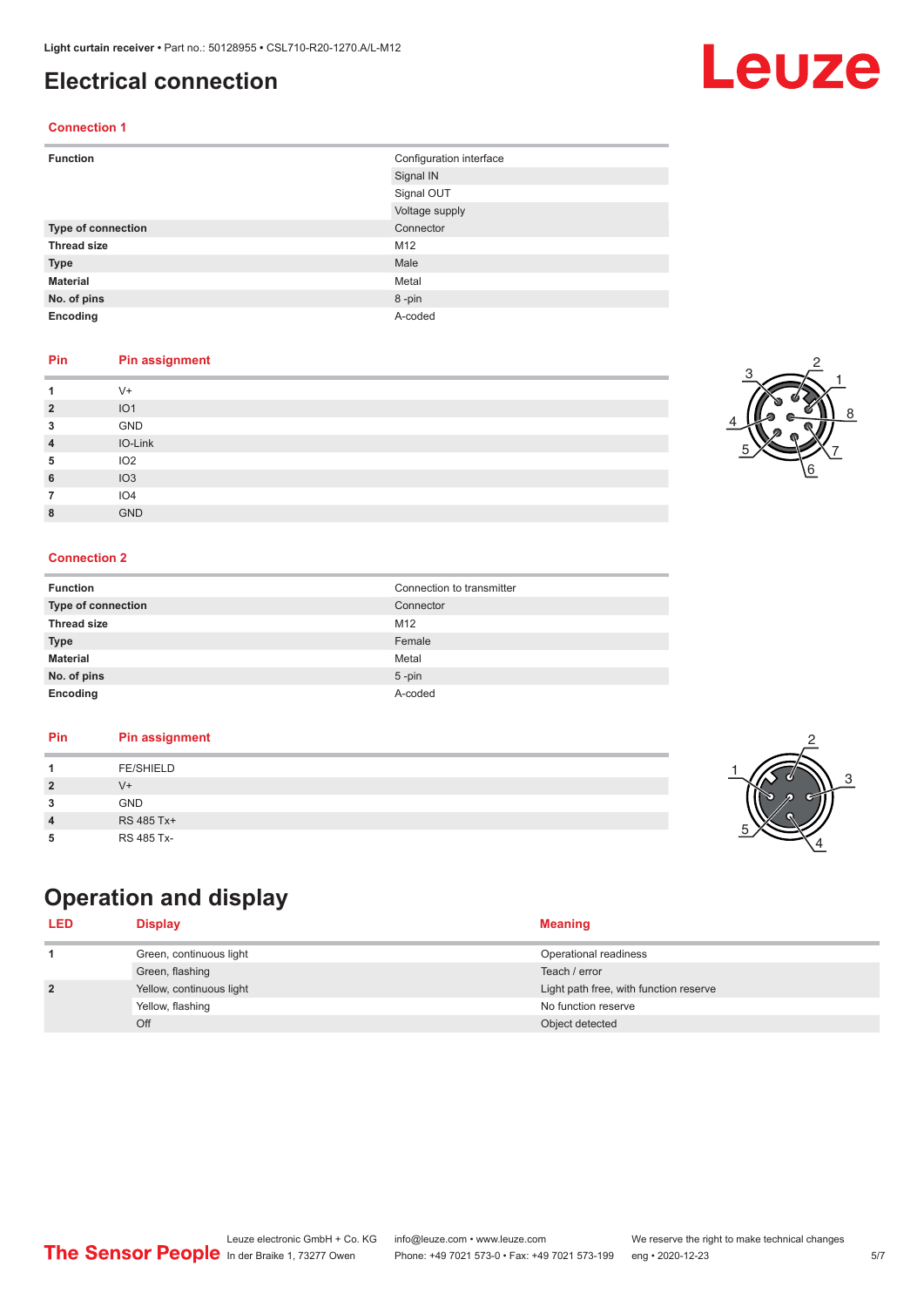### <span id="page-5-0"></span>**Suitable transmitters**

## Leuze

|  | Part no. | <b>Designation</b>        | <b>Article</b>               | <b>Description</b>                                                                                                                                                                                    |
|--|----------|---------------------------|------------------------------|-------------------------------------------------------------------------------------------------------------------------------------------------------------------------------------------------------|
|  | 50129038 | CSL710-T20-1270.A-<br>M12 | Light curtain<br>transmitter | Application: Precise object detection<br>Special version: Parallel-beam scanning, Crossed-beam scanning, Diagonal-<br>beam scanning<br>Operating range: 0.3  7 m<br>Connection: Connector, M12, 5-pin |

## **Part number code**

Part designation: **CSL710-XYY-ZZZZ.A/B-CCC**

| <b>CSL710</b>             | <b>Operating principle</b><br>CSL: switching light curtain of the 710 series               |
|---------------------------|--------------------------------------------------------------------------------------------|
| $\boldsymbol{\mathsf{X}}$ | <b>Function classes</b><br>T: transmitter<br>R: receiver                                   |
| YY                        | <b>Beam spacing</b><br>$05:5 \, \text{mm}$<br>$10:10 \, \text{mm}$<br>20:20 mm<br>40:40 mm |
| <b>ZZZZ</b>               | Measurement field length [mm], dependent on beam spacing<br>Value, see technical data      |
| Α                         | Equipment<br>A: connector outlet, axial                                                    |
| B                         | Interface<br>L: IO-Link                                                                    |
| <b>CCC</b>                | <b>Electrical connection</b><br>M12: M12 connector                                         |

| <b>Note</b>                                                                                       |
|---------------------------------------------------------------------------------------------------|
| Vector A list with all available device types can be found on the Leuze website at www.leuze.com. |

## **Notes**

| <b>Observe intended use!</b>                                                                                                                                                                                                     |
|----------------------------------------------------------------------------------------------------------------------------------------------------------------------------------------------------------------------------------|
| $\%$ This product is not a safety sensor and is not intended as personnel protection.<br>$\%$ The product may only be put into operation by competent persons.<br>$\%$ Only use the product in accordance with its intended use. |

|  | <b>For UL applications:</b>                                                                                                                                                                                                                                                                   |
|--|-----------------------------------------------------------------------------------------------------------------------------------------------------------------------------------------------------------------------------------------------------------------------------------------------|
|  | $\%$ For UL applications, use is only permitted in Class 2 circuits in accordance with the NEC (National Electric Code).<br>These proximity switches shall be used with UL Listed Cable assemblies rated 30V, 0.5A min, in the field installation, or equivalent (categories: CYJV/<br>$\phi$ |
|  | CYJV7 or PVVA/PVVA7)                                                                                                                                                                                                                                                                          |